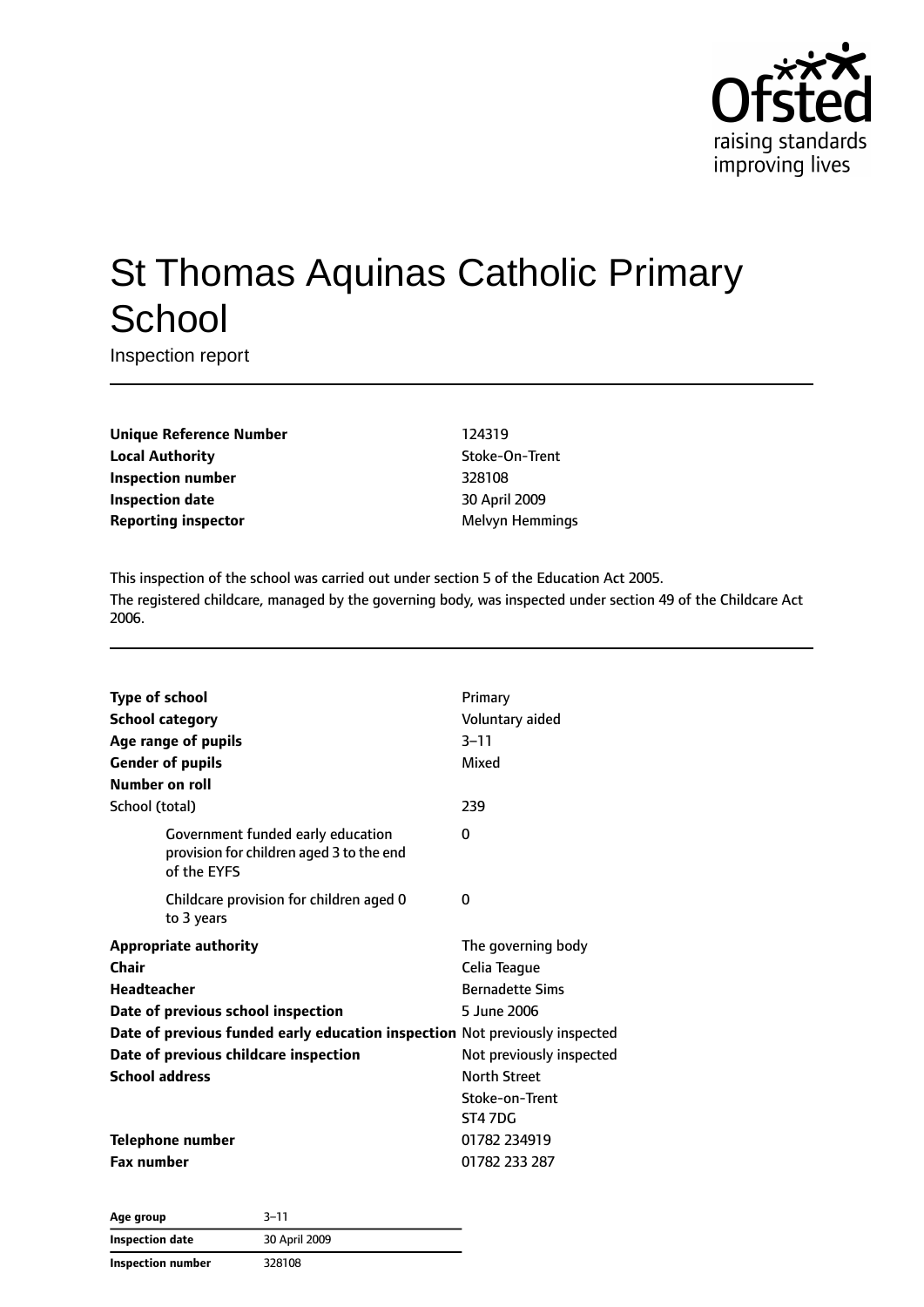.

<sup>©</sup> Crown copyright 2009

Website: www.ofsted.gov.uk

This document may be reproduced in whole or in part for non-commercial educational purposes, provided that the information quoted is reproduced without adaptation and the source and date of publication are stated.

Further copies of this report are obtainable from the school. Under the Education Act 2005, the school must provide a copy of this report free of charge to certain categories of people. A charge not exceeding the full cost of reproduction may be made for any other copies supplied.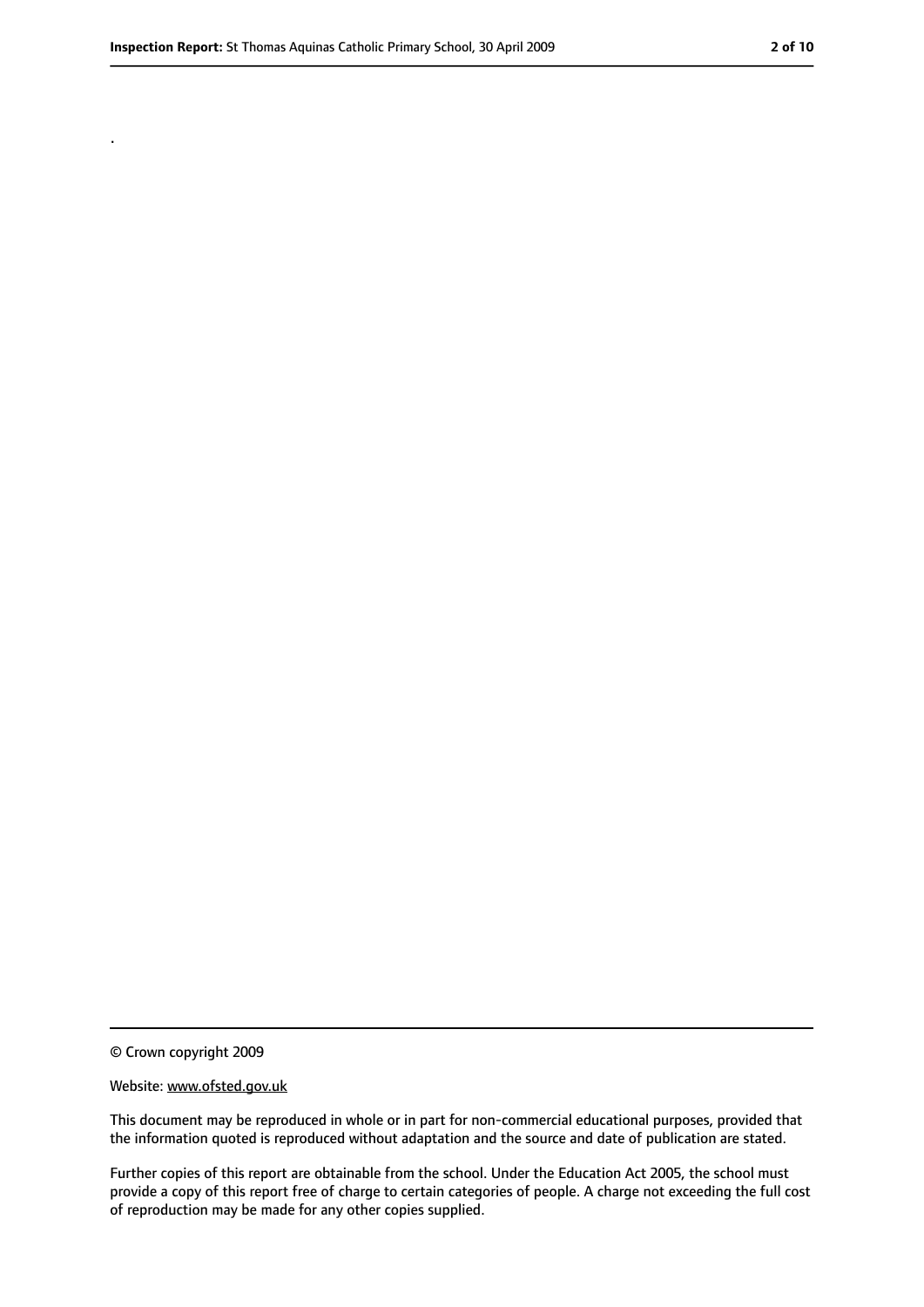## **Introduction**

The inspection was carried out by two additional inspectors. The inspectors evaluated the overall effectiveness of the school and investigated the following issues in detail:

- the provision for pupils joining school at an early stage of learning English
- the extent to which the ability of pupils to think critically is being developed
- how effectively leaders promote community cohesion.

Evidence was gathered from the school'sself-evaluation form, assessment and tracking records, parental questionnaire responses, observations of the school at work, and discussions with staff, the chair of governors and pupils. Other aspects of the school's work were not investigated in detail, but the inspectors found no evidence to suggest that the school's own assessments, as given in its self-evaluation, were not justified, and these have been included where appropriate in this report.

#### **Description of the school**

This average-sized school has Early Years Foundation Stage provision in the Nursery and Reception classes. The percentage of pupils eligible for free school meals is below average. The proportion of pupils with learning difficulties and/or disabilities is above average. The percentage of pupils from minority ethnic groups is high, and increasing numbers of these pupils are entering school with little or no spoken English. There is privately managed pre-school and after-school provision on site.

#### **Key for inspection grades**

| Grade 1 | Outstanding  |
|---------|--------------|
| Grade 2 | Good         |
| Grade 3 | Satisfactory |
| Grade 4 | Inadequate   |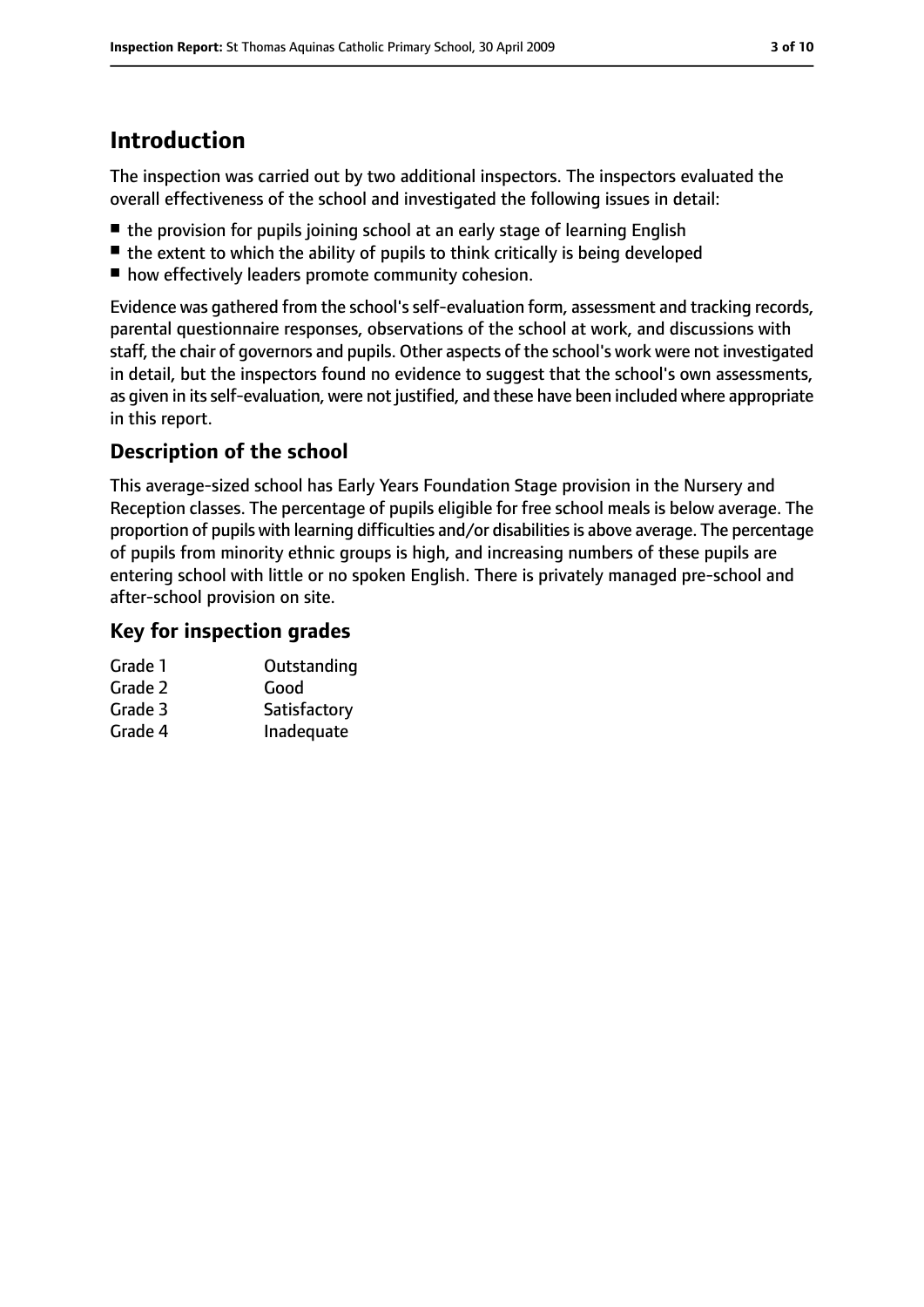#### **Overall effectiveness of the school**

#### **Grade: 1**

This is an outstanding school. It provides pupils with a wide range of very stimulating learning experiences within a warm and very caring ethos, firmly based on the Catholic faith. The vast majority of parents are supportive of the school and are rightly proud of the motivational activities provided for their children. Two parental comments are typical of many: 'The school has a lovely, calm feel about it and children always seem to be beautifully behaved,' and, ' My child enjoys learning here, and we feel he is safe and cared for when he is at school.'

The drive and ambition of the headteacher is at the heart of the school's success. Her inspirational leadership provides very focused educational direction and a clear vision for school improvement. The highly effective senior management team support her well, and a strong team ethos is evident amongst all those involved in the life of the school. Good improvement since the last inspection means that subject leaders are now fully involved in evaluating and developing provision in their subjects. Governance is excellent, with governors monitoring the work of the school closely and holding it to account for its performance very effectively. Leaders promote community cohesion at local, national and global levels in an outstanding manner. This stems from the excellent relationships in the school between staff, pupils, parents and governors. There is a willingness to be outward looking in their shared thinking of promoting a sense of belonging for all communities. Everyone in school is treated equally and fairly and helped to appreciate and value the diversity of people's different backgrounds and circumstances. Pupils' awareness of national and global issues is very effectively developed through the curriculum and by links with other schools.

Leaders show unrelenting commitment to improving further the school's excellent provision. This is exemplified by the recent strategies introduced to develop pupils' skills in thinking critically. Staff have worked with a variety of outside agencies and speakers to extend their expertise in this aspect of pupils' learning. As a result, the curriculum for mathematics has been adapted to include a wider range of creative tasks for pupils to solve. Though pupils' skills are developing, leaders acknowledge there is more to do to develop critical thinking across the curriculum. The intention is also to help pupils to use these skills to evaluate more effectively for themselves how well they are doing, and what they need to do next to improve.

Children make a good start in the Early Years Foundation Stage and, from their low starting points, make good progress. This progress is maintained in Years 1 and 2 as pupils effectively build upon previous learning. This is particularly the case for the high numbers of pupils whose first language is other than English. As a result, standards by the end of Year 2 are broadly average in reading, writing and mathematics. Pupils' progress accelerates in Years 3 to 6 as teachers capitalise on the very firm foundations laid in previous years. This leads to pupils attaining standards by the end of Year 6 that are consistently well above average in English, mathematics and science. This represents outstanding achievement from when they first start at school. Of particular note is the excellent provision for pupils at an early stage of learning English, which enables them to make the same progress as other pupils. The individual needs of these pupils are quickly identified and personalised programmes put into place to develop their learning. Their progress is very effectively monitored and evaluated, and extra help is used from specialist agencies if required. Staff have undergone training to meet the particular needs of these pupils and are adept at developing their learning.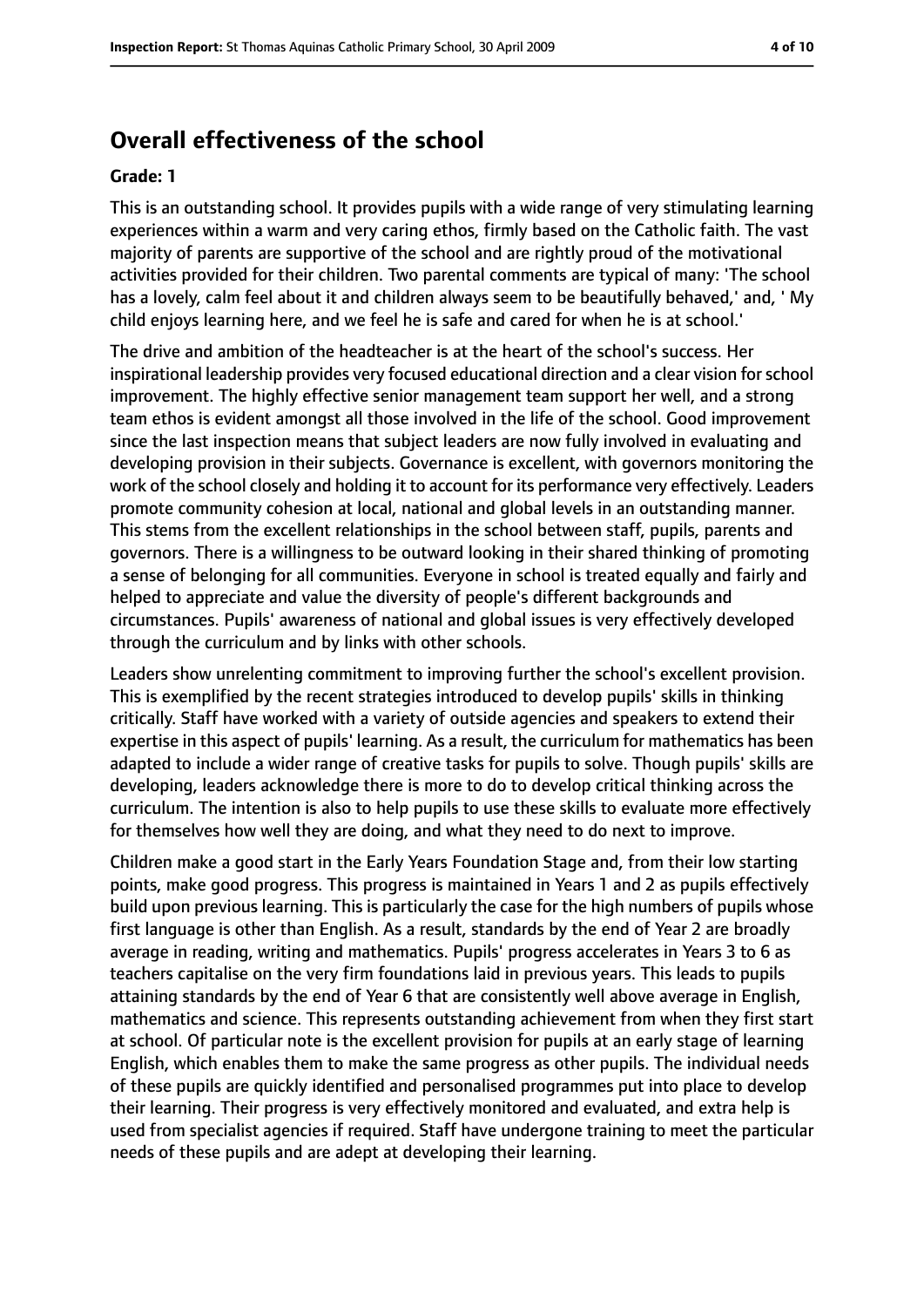Consistently high quality teaching and learning is the main reason for pupils' excellent achievement. Teachers plan lessons very carefully so that pupils of different abilities are effectively challenged. Marking is very effective in guiding pupils to improve their work. Relationships are excellent and lead to classrooms being calm and friendly places in which to learn. Pupils have positive attitudes, are keen to learn and show real engagement and enjoyment in their activities. Pupils with learning difficulties make the same progress as other pupils because of the very well targeted extra support they receive. The outstanding curriculum promotes pupils' academic and creative skills very effectively. Art and music have a high profile and the school has recently gained the prestigious national Artsmark Gold award for its work in promoting pupils' artistic talents. The school has also achieved Activemark in recognition of its commitment and achievement in physical education. A wide range of enrichment activities very effectively extend and add further interest to the curriculum. These include well-attended extra-curricular activities, such as sporting clubs, Spanish, performing arts, science and a variety of instrumental clubs, which make a very positive contribution to pupils' excellent personal development.

Outstanding spiritual, moral, social and cultural development means pupils' behaviour is exemplary and they are very polite and courteous. Pupils willingly take on responsibility, such as being a member of the school council and, in so doing, make a very positive contribution to the life of the school. They also contribute very well to the wider community, such as by organising fund-raising events for local charities. Pupils are adopting healthy lifestyles very well and can talk knowledgeably about the need to take regular exercise and eat a balanced diet. They also have an excellent understanding of how to stay safe. Pupils are prepared for their future lives in an excellent way. The outstanding pastoral care and support provided for pupils is much appreciated by parents. Safeguarding arrangements meet statutory requirements and staff are firmly committed to ensuring the safety and well-being of all pupils. The very strong links with outside agencies, such as the Speech and Language Service, ensures extra help for individual pupils is readily available when required.

#### **Effectiveness of the Early Years Foundation Stage**

#### **Grade: 2**

Children start school with skills and abilities well below those expected for their age. They make good progress and, though standards are below average on entering Year 1, this represents good achievement. Despite the disruption over the last year due to staff reorganisation and the leave of absence of the leader, teaching and learning are good. Adults have a good understanding of the needs of children of this age and set activities that are challenging and often linked to the children's own experiences. The good balance between activities directed by adults and those chosen by children makes an effective contribution to their development as independent learners. At times, however, these independent activities are not sufficiently structured to ensure children are clear about what they are expected to learn and what they need to do to complete the task successfully. Children show a great deal of enjoyment in their activities and work very well together in pairs and small groups. Their confidence thrives in a supportive atmosphere because of their excellent relationships with adults. Welfare requirements are extremely well met and children are cared for exceptionally well in a safe and secure environment. Good leadership has rightly identified the need to ensure the planning of independent activities is tightened so that children always learn effectively. Good links with parents mean they are kept fully informed of the progress their children make.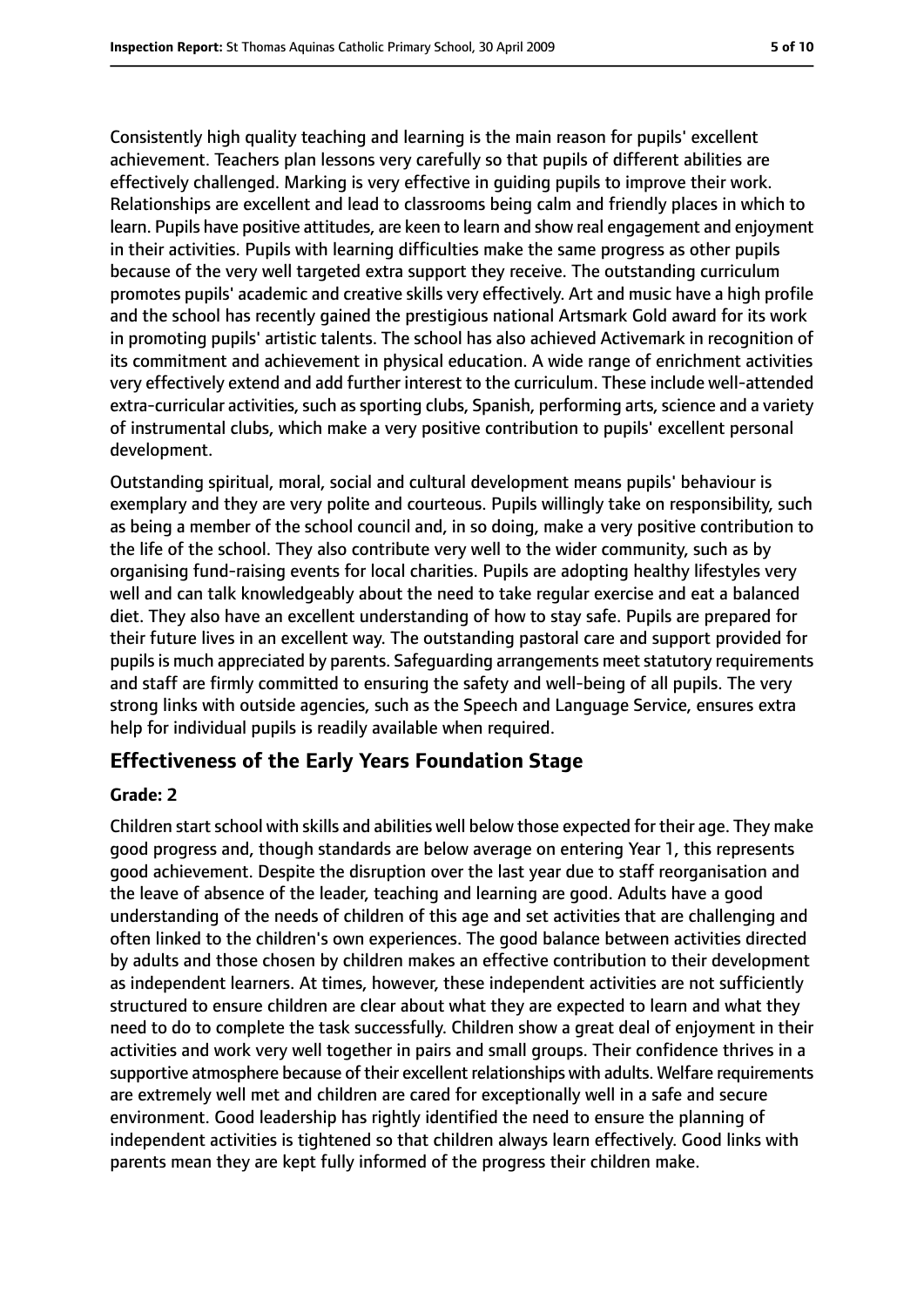## **What the school should do to improve further**

- Improve pupils' skills in thinking critically to solve problems and to decide for themselves how well they are doing and how they might improve.
- Ensure the planning for independent activities in the Early Years Foundation Stage ensures children are clear about expected learning.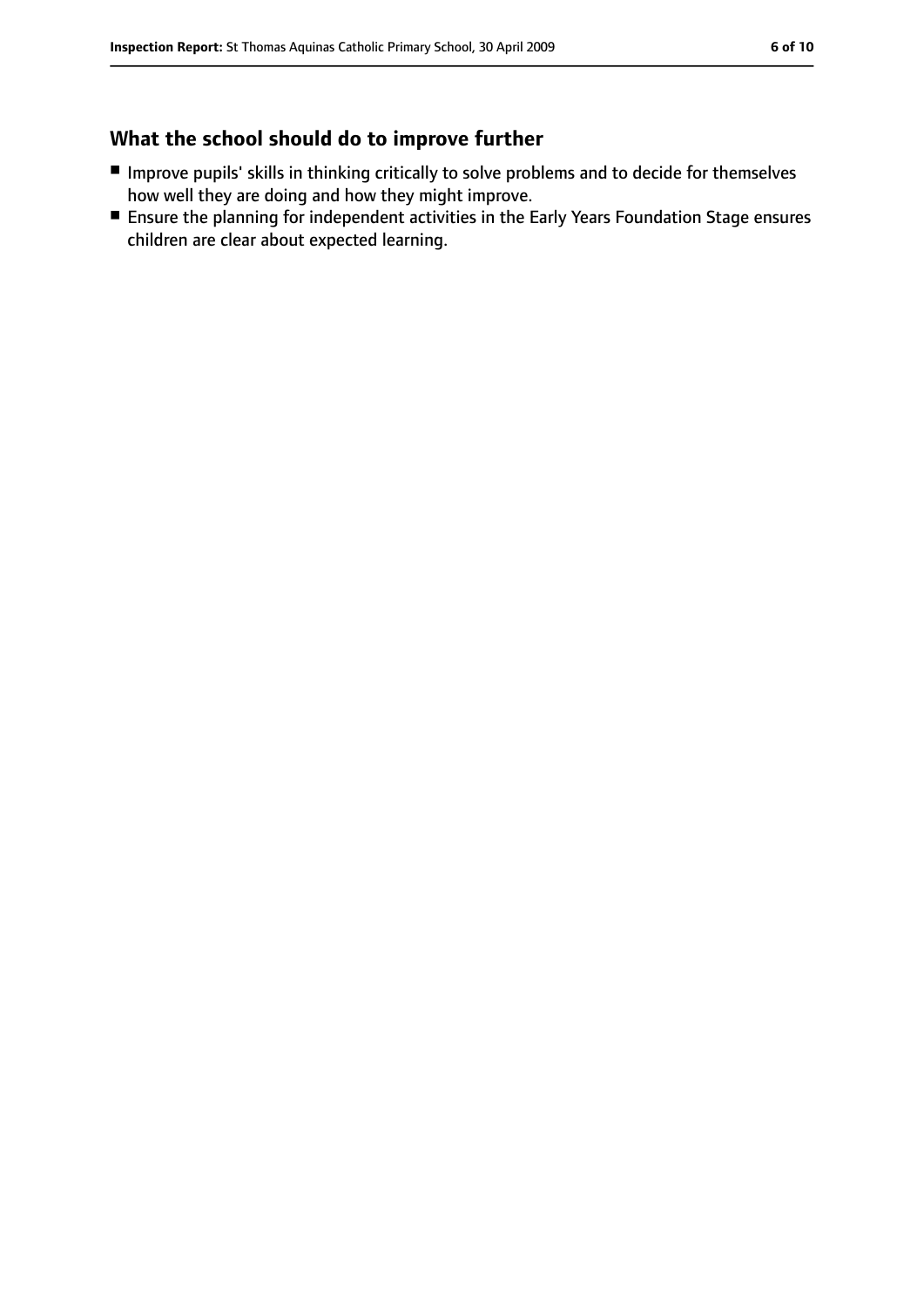**Any complaints about the inspection or the report should be made following the procedures set out in the guidance 'Complaints about school inspection', which is available from Ofsted's website: www.ofsted.gov.uk.**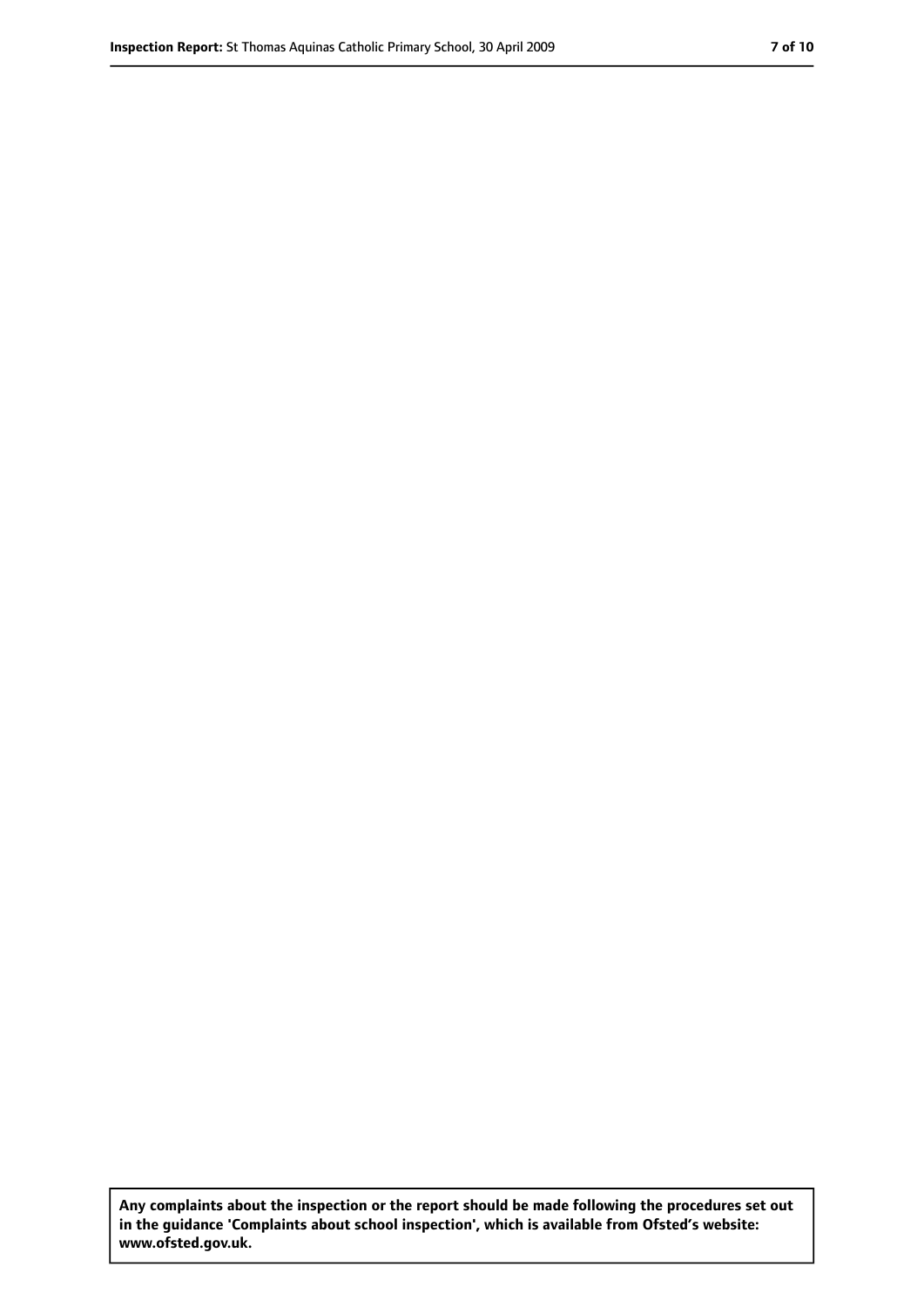## **Inspection judgements**

| Key to judgements: grade 1 is outstanding, grade 2 good, grade 3 satisfactory, and | <b>School</b> |
|------------------------------------------------------------------------------------|---------------|
| arade 4 inadequate                                                                 | Overall       |

#### **Overall effectiveness**

| How effective, efficient and inclusive is the provision of<br>education, integrated care and any extended services in meeting the<br>needs of learners? |     |
|---------------------------------------------------------------------------------------------------------------------------------------------------------|-----|
| Effective steps have been taken to promote improvement since the last<br>inspection                                                                     | Yes |
| How well does the school work in partnership with others to promote learners'<br>well being?                                                            |     |
| The capacity to make any necessary improvements                                                                                                         |     |

## **Effectiveness of the Early Years Foundation Stage**

| How effective is the provision in meeting the needs of children in the<br><b>EYFS?</b>       |  |
|----------------------------------------------------------------------------------------------|--|
| How well do children in the EYFS achieve?                                                    |  |
| How good are the overall personal development and well-being of the children<br>in the EYFS? |  |
| How effectively are children in the EYFS helped to learn and develop?                        |  |
| How effectively is the welfare of children in the EYFS promoted?                             |  |
| How effectively is provision in the EYFS led and managed?                                    |  |

#### **Achievement and standards**

| How well do learners achieve?                                                               |  |
|---------------------------------------------------------------------------------------------|--|
| $\vert$ The standards <sup>1</sup> reached by learners                                      |  |
| $\mid$ How well learners make progress, taking account of any significant variations $\mid$ |  |
| between groups of learners                                                                  |  |
| How well learners with learning difficulties and/or disabilities make progress              |  |

#### **Annex A**

<sup>&</sup>lt;sup>1</sup>Grade 1 - Exceptionally and consistently high; Grade 2 - Generally above average with none significantly below average; Grade 3 - Broadly average to below average; Grade 4 - Exceptionally low.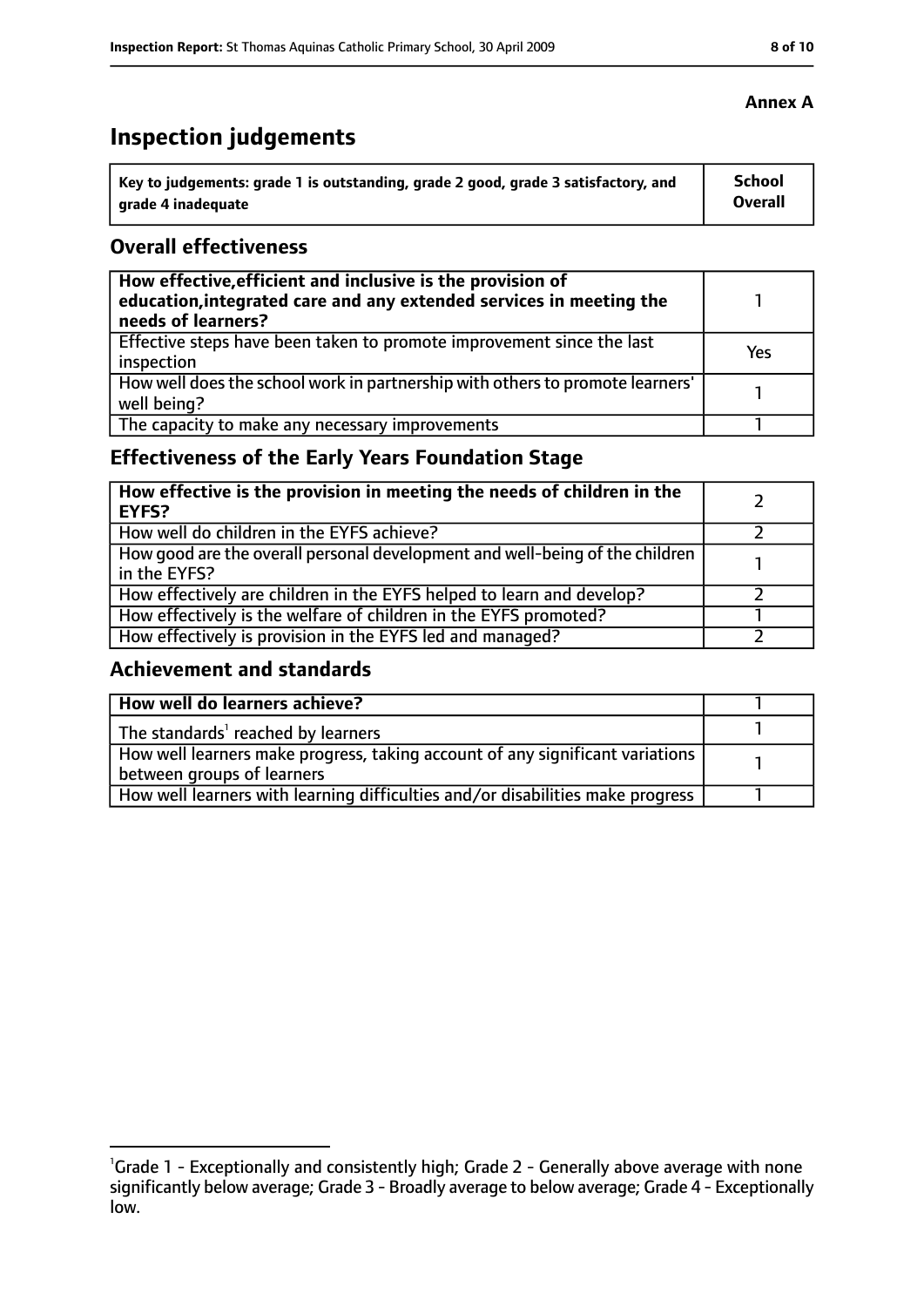## **Personal development and well-being**

| How good are the overall personal development and well-being of the<br>learners?                                 |  |
|------------------------------------------------------------------------------------------------------------------|--|
| The extent of learners' spiritual, moral, social and cultural development                                        |  |
| The extent to which learners adopt healthy lifestyles                                                            |  |
| The extent to which learners adopt safe practices                                                                |  |
| The extent to which learners enjoy their education                                                               |  |
| The attendance of learners                                                                                       |  |
| The behaviour of learners                                                                                        |  |
| The extent to which learners make a positive contribution to the community                                       |  |
| How well learners develop workplace and other skills that will contribute to<br>their future economic well-being |  |

# **The quality of provision**

| How effective are teaching and learning in meeting the full range of<br>learners' needs?              |  |
|-------------------------------------------------------------------------------------------------------|--|
| How well do the curriculum and other activities meet the range of needs and<br>interests of learners? |  |
| How well are learners cared for, quided and supported?                                                |  |

## **Leadership and management**

| How effective are leadership and management in raising achievement<br>and supporting all learners?                                              |            |
|-------------------------------------------------------------------------------------------------------------------------------------------------|------------|
| How effectively leaders and managers at all levels set clear direction leading<br>to improvement and promote high quality of care and education |            |
| How effectively leaders and managers use challenging targets to raise standards                                                                 |            |
| The effectiveness of the school's self-evaluation                                                                                               |            |
| How well equality of opportunity is promoted and discrimination eliminated                                                                      |            |
| How well does the school contribute to community cohesion?                                                                                      |            |
| How effectively and efficiently resources, including staff, are deployed to<br>achieve value for money                                          |            |
| The extent to which governors and other supervisory boards discharge their<br>responsibilities                                                  |            |
| Do procedures for safequarding learners meet current government<br>requirements?                                                                | <b>Yes</b> |
| Does this school require special measures?                                                                                                      | <b>No</b>  |
| Does this school require a notice to improve?                                                                                                   | No         |